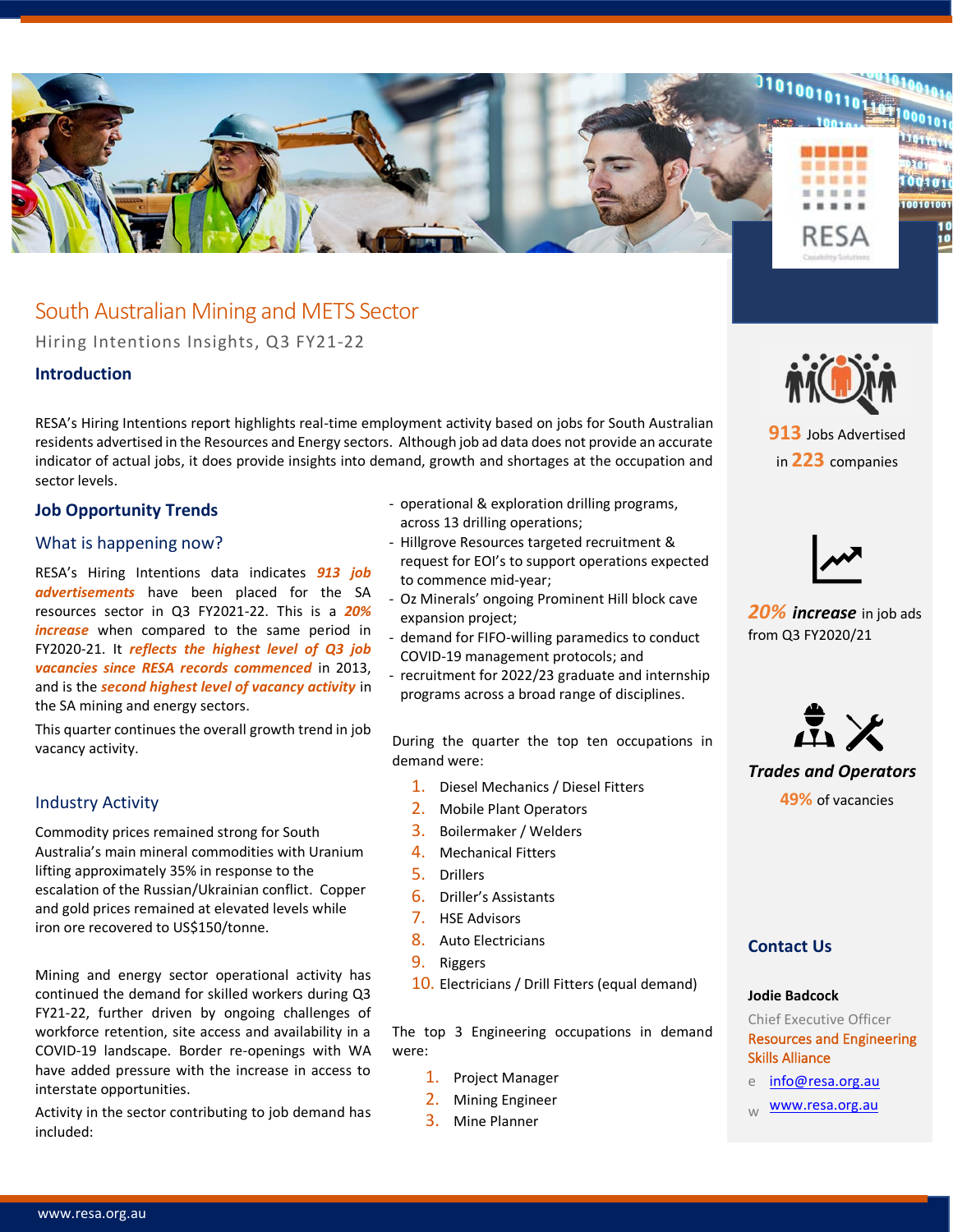## South Australian Mining and METS Sector Hiring Intentions Data – Q3 21-22



Q3 FY21-22 jobs advertised reflects *continuing growth with highest Q3 demand* in the South Australian mining and energy sectors since RESA records commenced in 2013



\*Job vacancies identified as **non-metro** includes occupations managed from a metropolitan location but usually undertaken in a nonmetropolitan region. eg: drillers, dump truck operators.

### Regional Distribution

The distribution of vacancies across the state has seen a 12% decrease in Adelaide based roles reflected in increases in both Cooper Pedy & Outback SA and Whyalla and Eyre Peninsula regions. In Q3 FY21-22. Adelaide advertised jobs represented 56% of the total, however 42% were for occupations more likely to be undertaken in regional SA.

88 job opportunities advertised in South Australia (not included in total) were for positions requiring relocation interstate or overseas, an increase from the previous quarter resulting in a ratio of 10:1 for SA based jobs to interstate/overseas. With WA borders reopening this has doubled the proportion of interstate mining industry opportunities External (non SA based) demand is primarily for heavy diesel & mechanical maintenance trades, drilling operations and mining engineers– continuing the challenge for SA operations in recruiting and retaining these high demand and highly skilled personnel.